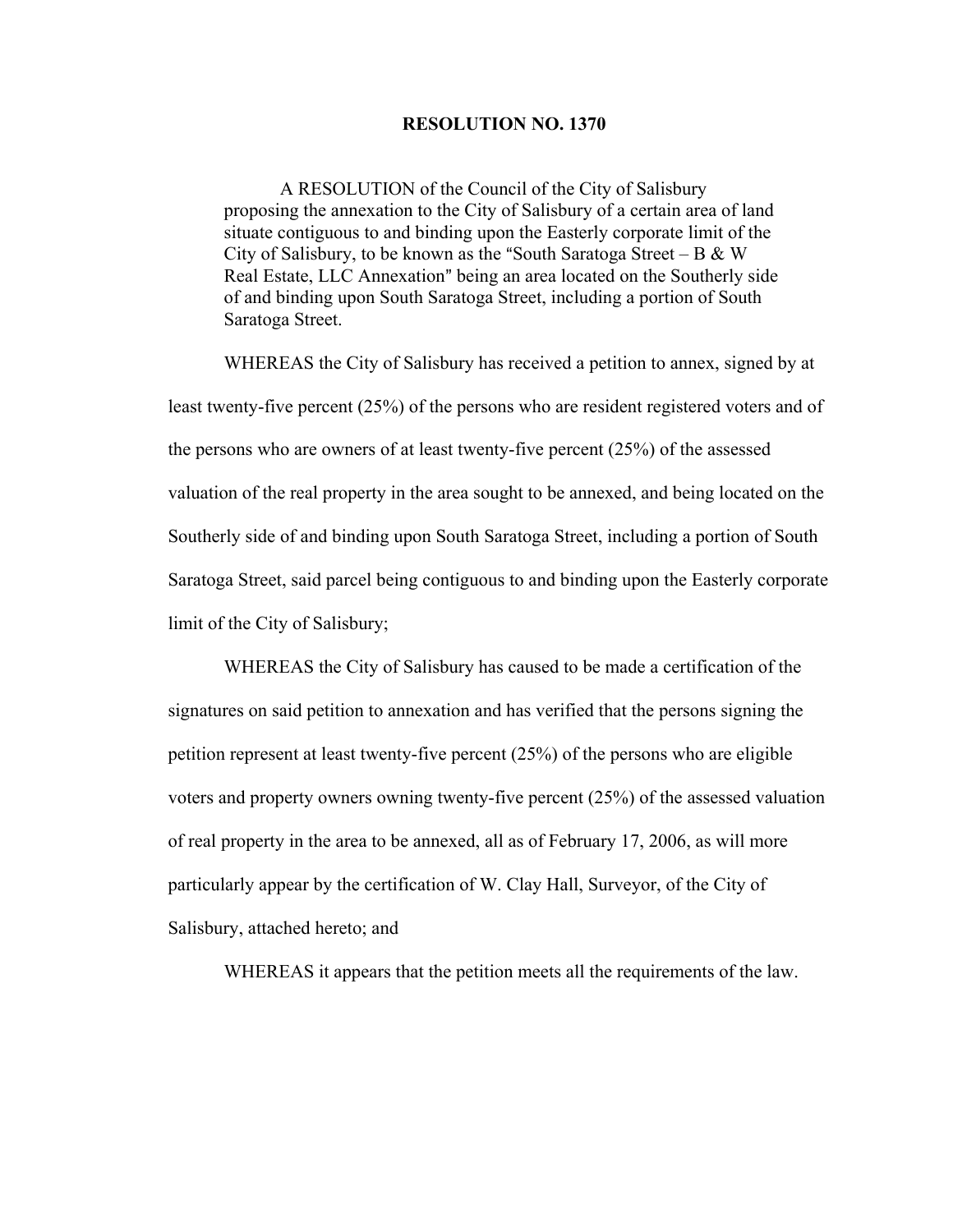SECTION 1. NOW, THEREFORE, BE IT RESOLVED BY THE COUNCIL OF

THE CITY OF SALISBURY THAT it is hereby proposed and recommended that the boundaries of the City of Salisbury be changed so as to annex to and include within said City all that parcel of land together with the persons residing therein and their property, contiguous to and binding upon the Southerly side of South Saratoga Street, including a portion of South Saratoga Street, and being more particularly described on Exhibit "A" attached hereto and made a part hereof.

SECTION 2. AND BE IT FURTHER RESOLVED BY THE CITY OF SALISBURY, THAT the annexation of the said area be made subject to the terms and conditions in Exhibit "B" and "C" attached hereto and made a part hereof.

SECTION 3. AND BE IT FURTHER RESOLVED BY THE COUNCIL OF THE CITY OF SALISBURY, THAT the Council hold a public hearing on the annexation hereby proposed on April 10, 2006, at  $6:00$  o'clock p.m. in the Council Chambers at the City-County Office Building and the City Administrator shall cause a public notice of time and place of said hearing to be published not fewer than two (2) times at not less than weekly intervals, in a newspaper of general circulation in the City of Salisbury, of the area to be annexed, accurately describing the proposed annexation and the conditions and circumstances applicable thereto, which said notice shall specify a time and place at which the Council of the City of Salisbury will hold a public hearing on the Resolution.

SECTION 4. AND BE IT FURTHER RESOLVED BY THE COUNCIL OF THE CITY OF SALISBURY, THAT this resolution shall take effect upon the expiration of forty-five (45) days following its final passage, subject, however, to the right of